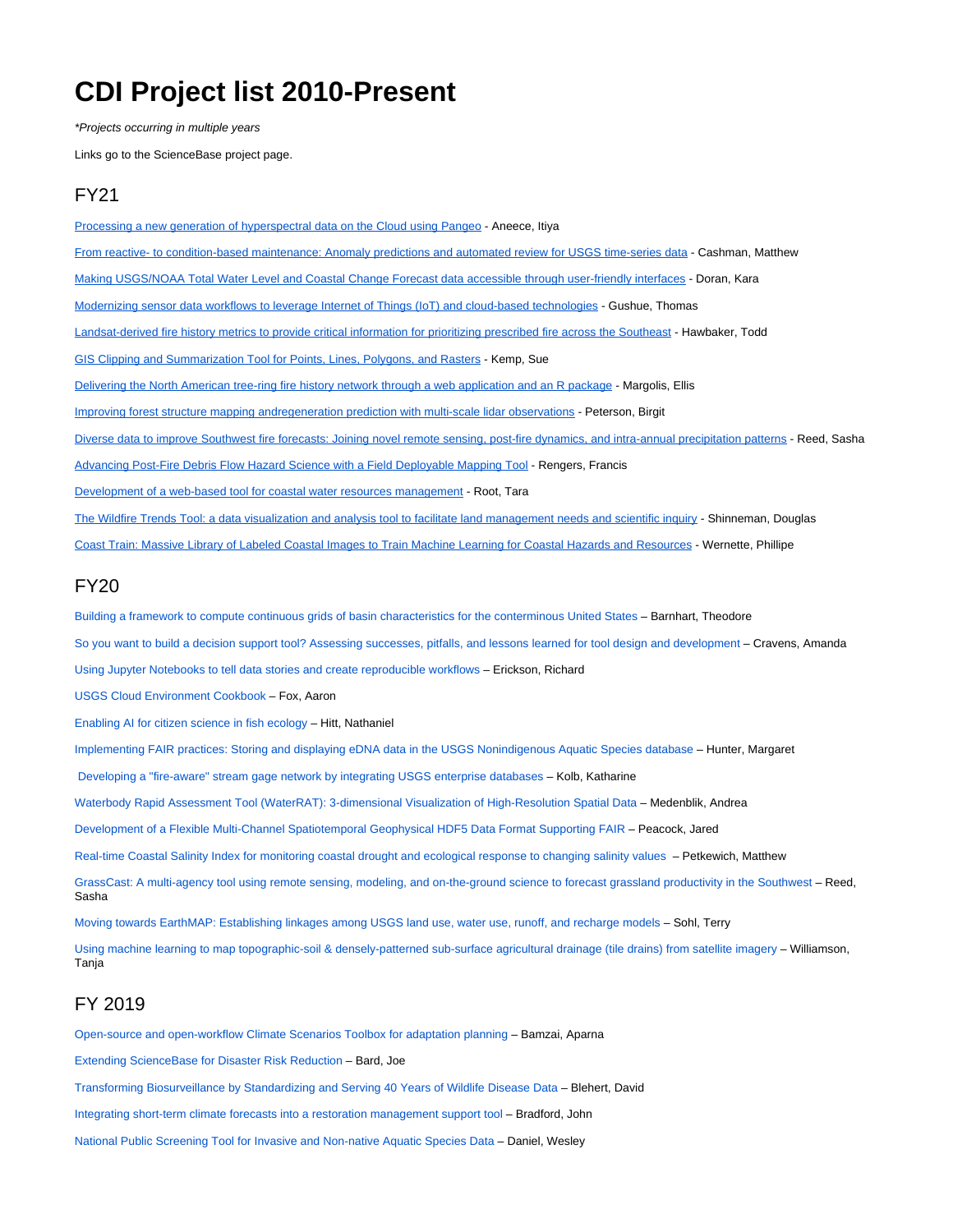[High-Resolution, Interagency Biosurveillance of Threatened Surface Waters in the United States](https://www.sciencebase.gov/catalog/item/5cd2055ee4b09b8c0b7a59ba) – Eldridge, Sara

[Develop Cloud Computing Capability at Streamgages using Amazon Web Services GreenGrass IoT Framework for Camera Image Velocity Gaging](https://www.sciencebase.gov/catalog/item/5cd2063ae4b09b8c0b7a59bd) – Engel, Frank

[Serving the U.S. Geological Survey's geochronological data](https://www.sciencebase.gov/catalog/item/5cd2e8dfe4b09b8c0b7a5c53) – Gilmer, Amy

[Establishing standards and integrating environmental DNA \(eDNA\) data into the USGS Nonindigenous Aquatic Species database](https://www.sciencebase.gov/catalog/item/5cd2e991e4b09b8c0b7a5c56) – Hunter, Margaret

[Subsidence Susceptibility Map for the Conterminous U.S.](https://www.sciencebase.gov/catalog/item/5cd2ea33e4b09b8c0b7a5c59) – Jones, Jeanne

[A generic web application to visualize and understand movements of tagged animals](https://www.sciencebase.gov/catalog/item/5cd30962e4b09b8c0b7a5cad) – Letcher, Ben

[Building a Roadmap for Making Data FAIR in the U.S. Geological Survey](https://www.sciencebase.gov/catalog/item/5cd30aade4b09b8c0b7a5cbb) – Lightsom, Fran

[Coupling Hydrologic Models with Data Services in an Interoperable Modeling Framework](https://www.sciencebase.gov/catalog/item/5cd30b8de4b09b8c0b7a5cc1) – McDonald, Richard

[Implementing a Grassland Productivity Forecast Tool for the U.S. Southwest](https://www.sciencebase.gov/catalog/item/5cd30cc7e4b09b8c0b7a5cc6) – Reed, Sasha

#### FY 2018

[An Interactive Web-based Tool for Anticipating Long-term Drought Risk](https://www.sciencebase.gov/catalog/item/5acd21aae4b0e2c2dd155dea) – Bradford, John

[ICE! Ice Jam Hazard Mobile-Enabled Website](https://www.sciencebase.gov/catalog/item/5b9198e5e4b0702d0e808b76) – Chase, Katherine

[National Alert Risk Mapper for Nonindigenous Aquatic Species](https://www.sciencebase.gov/catalog/item/5acd257ae4b0e2c2dd155df5) – Fuller, Pam

[Integrating Disparate Spatial Datasets from Local to National Scale for Web-Based Visualization and Analysis: A Case Study Compiling U.S. Landslide](https://www.sciencebase.gov/catalog/item/5acd2600e4b0e2c2dd155dfa)  [Inventories](https://www.sciencebase.gov/catalog/item/5acd2600e4b0e2c2dd155dfa) – Mirus, Ben

[Knowledge Extraction Algorithms \(KEA\): Turning Literature Into Data](https://www.sciencebase.gov/catalog/item/5acd2680e4b0e2c2dd155dfd) – Neilson, Matthew

[Investigation of lidar data processing and analysis in the cloud](https://www.sciencebase.gov/catalog/item/5b919e87e4b0702d0e808b9d) – Walker, Jessica

[Content specifications to enable USGS transition to ISO metadata standard](https://www.sciencebase.gov/catalog/item/5acd27a0e4b0e2c2dd155e01) – Walworth, Dennis

[Mapping land-use, hazard vulnerability and habitat suitability using deep neural networks](https://www.sciencebase.gov/catalog/item/5acd2923e4b0e2c2dd155e09) – Warrick, Jonathan

[Workflows to support integrated predictive science capacity: Forecasting invasive species for natural resource planning and risk assessment](https://www.sciencebase.gov/catalog/item/5acd27b3e4b0e2c2dd155e03) – Weltzin, Jake

## FY 2017

[An Interactive Web-based Application for Earthquake-triggered Ground Failure Inventories](https://www.sciencebase.gov/catalog/item/58b5c886e4b01ccd54fde368) – Allstadt, Kate

[Automating the use of citizen scientists biodiversity surveys in iNaturalist to facilitate early detection of species responses to climate change](https://www.sciencebase.gov/catalog/item/58b5cd07e4b01ccd54fde37f) – Boydston, Erin

[Flocks of a feather dock together: Using Docker and HTCondor to link high-throughput computing across the USGS](https://www.sciencebase.gov/catalog/item/58b5db5ce4b01ccd54fde3e4) – Erickson, Richard

[USGS Data at Risk: Expanding Legacy Data Inventory and Preservation Strategies](https://www.sciencebase.gov/catalog/item/58b5ddc3e4b01ccd54fde3fa) – Everette, Anthony

[Exploring the USGS Science Data Life Cycle in the Cloud](https://www.sciencebase.gov/catalog/item/58b5e10fe4b01ccd54fde40b) – Golden, Nadine

[Empowering decision-makers: A dynamic web interface for running Bayesian networks](https://www.sciencebase.gov/catalog/item/58b5e351e4b01ccd54fde418) – Lentz, Erika

[Web Mapping Application for a Historical Geologic Field Photo Collection](https://www.sciencebase.gov/catalog/item/58b5f81ee4b01ccd54fde479) – Nagorsen, Sarah

[Visualizing community exposure and evacuation potential to tsunami hazards using an interactive Tableau dashboard](https://www.sciencebase.gov/catalog/item/58b5f9d9e4b01ccd54fde47d) – Peters, Jeff

[Developing APIs to support enterprise level monitoring using existing tools](https://www.sciencebase.gov/catalog/item/58b5fbdce4b01ccd54fde482) – Reichert, Brian

[Extending ScienceCache Mobile Application for Data Collection to Accommodate Broader Use within USGS](https://www.sciencebase.gov/catalog/item/58b5fd17e4b01ccd54fde487) – Wiltermuth, Mark

[Evaluation and testing of standardized forest vegetation metrics derived from lidar data](https://www.sciencebase.gov/catalog/item/58b5ff4fe4b01ccd54fde490) – Young, John

## FY 2016

[Developing a USGS Legacy Data Inventory to Preserve and Release Historical USGS Data](https://www.sciencebase.gov/catalog/item/56d87142e4b015c306f6cf9b) – Faundeen, John [Crowd-Sourced Earthquake Detections Integrated into Seismic Processing](https://www.sciencebase.gov/catalog/item/56d874b1e4b015c306f6cfb8) – Guy, Michelle [Integration of Phenological Forecast Maps for Assessment of Biodiversity: An Enterprise Workflow](https://www.sciencebase.gov/catalog/item/56d8784fe4b015c306f6cfca) – Weltzin, Jake [Evaluating a new opensource, standardsbased framework for web portal development in the geosciences](https://www.sciencebase.gov/catalog/item/56d87a7de4b015c306f6cfcf) – Signell, Rich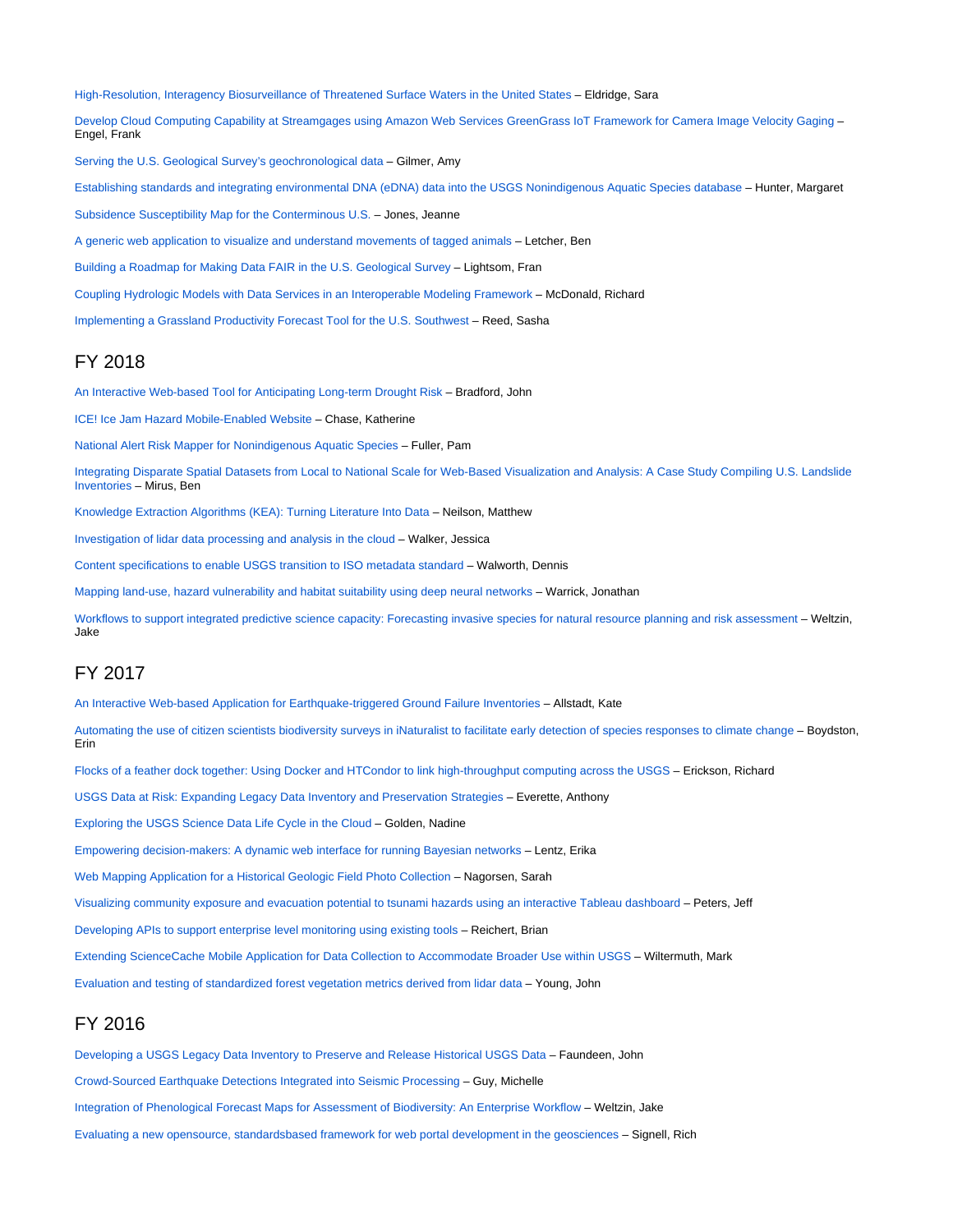[Hunting Invasive Species with HTCondor: High Throughput Computing for Big Data and Next Generation Sequencing](https://www.sciencebase.gov/catalog/item/56d87b9ee4b015c306f6cfd6) – McCalla, S. Grace [Development of Recommended Practices and Workflow for Publishing Digital Data through ScienceBase for Dynamic Visualization](https://www.sciencebase.gov/catalog/item/56d87cc4e4b015c306f6cfe1) – Chase, Katharine [Facilitating the USGS Scientific Data Management Foundation by integrating the process into current scientific workflow systems](https://www.sciencebase.gov/catalog/item/56d87e0ae4b015c306f6cff0) – Talbert, Colin [A data management and visualization framework for community vulnerability to hazards](https://www.sciencebase.gov/catalog/item/56d87ebde4b015c306f6cff2) – Jones, Jeanne

[Data Management Training Clearinghouse](https://www.sciencebase.gov/catalog/item/56d88012e4b015c306f6cffc) – Nelson, John

[National Stream Summarization: Standardizing Stream-Landscape Summaries](https://www.sciencebase.gov/catalog/item/56d88158e4b015c306f6d001) – Wieferich, Daniel

[Integration of National Soil and Wetland Datasets: A Toolkit for Reproducible Calculation and Quality Assessment of Imputed Wetland Soil Properties](https://www.sciencebase.gov/catalog/item/56d88328e4b015c306f6d010) – Su ndquist, Eric

[A web-based application for the management and visualization of land-use scenario data](https://www.sciencebase.gov/catalog/item/56df566fe4b015c306fc5b99) – Sherba, Jason

[Birds and the Bakken: Integration of oil well, land cover, and species distribution data to inform conservation in areas of energy development](https://www.sciencebase.gov/catalog/item/56d886ade4b015c306f6d02e) – Preston, Todd

#### FY 2015

[Integration of Land Cover Trends Field Photography with an Online Map Service](https://www.sciencebase.gov/catalog/item/552448c8e4b027f0aee3d3d1) – Soulard, Christopher

[National Dam Removal Database: A living database for information on dying dams](https://www.sciencebase.gov/catalog/item/552448fce4b027f0aee3d3d4) – Duda, Jeff

[Making Unmanned Aircraft System \(UAS\) Data Available to USGS Scientists and the Public](https://www.sciencebase.gov/catalog/item/5524509be4b027f0aee3d3f4) – Lacey, Jennifer

[sbtools: an R package for ScienceBase](https://www.sciencebase.gov/catalog/item/55244935e4b027f0aee3d3d6) – Winslow, Luke

[Standards-based Integration and Delivery of USGS and EPA STORET Biomonitoring Data via the Water Quality Data Portal](https://www.sciencebase.gov/catalog/item/55244969e4b027f0aee3d3d8) – Ruhl, Peter

[Web-enabled Visualization and Access of Value-added Disaster Products](https://www.sciencebase.gov/catalog/item/552449a1e4b027f0aee3d3da) – Lamb, Rynn

[Geocaching Natural Features – Applying Game Mechanics to Citizen Science Data Collection](https://www.sciencebase.gov/catalog/item/552449c7e4b027f0aee3d3dd) – Graves, Tabitha

[The 'Digital Grain Size' Web and Mobile-Computing Application](https://www.sciencebase.gov/catalog/item/552449f3e4b027f0aee3d3df) – Buscombe, Daniel

\*[Use of controlled vocabularies in USGS information applications: Requirements analysis for automated processes and services](https://www.sciencebase.gov/catalog/item/5320a400e4b0224be0a97a18) – Lightsom, Fran

\*[Portable ISO 19115/19110 Open Source Developer's Toolkit](https://www.sciencebase.gov/catalog/item/5320a55ee4b0224be0a97a1e) – Smith, Stan

\*[Geographic Searches for USGS Publications](https://www.sciencebase.gov/catalog/item/5320a651e4b0224be0a97a20) – Wesenberg, Kathy

## FY 2014

[Characterization of Earthquake Damage and Effects Using Social Media Data](https://www.sciencebase.gov/catalog/item/53207404e4b0224be0a979e1) – Guy, Michelle [Online Merging and Gridding of Topographic and Bathymetric Data Sources](https://www.sciencebase.gov/catalog/item/53208d1fe4b0224be0a979e8) – Long, Joseph [NAS Web API: Web Services access to the Nonindigenous Aquatic Species Database](https://www.sciencebase.gov/catalog/item/53209b45e4b0224be0a979ee) – Fuller, Pam [Summarization of National NEXRAD Data for use in Biological Applications](https://www.sciencebase.gov/catalog/item/5320a141e4b0224be0a97a0f) – Diehl, Robert [North American Bat Data Integration](https://www.sciencebase.gov/catalog/item/5320a20de4b0224be0a97a12) – Ellison, Laura [Adopt a Pixel - Data Infrastructure](https://www.sciencebase.gov/catalog/item/5320a2cee4b0224be0a97a14) – Longhenry, Ryan [Use of controlled vocabularies in USGS information applications: Requirements analysis for automated processes and services](https://www.sciencebase.gov/catalog/item/5320a400e4b0224be0a97a18) – Lightsom, Fran [Portable ISO 19115/19110 Open Source Developer's Toolkit](https://www.sciencebase.gov/catalog/item/5320a55ee4b0224be0a97a1e) – Smith, Stan [Geographic Searches for USGS Publications](https://www.sciencebase.gov/catalog/item/5320a651e4b0224be0a97a20) – Sanders, Rex

## FY 2013

[Metadata Wizard](https://www.sciencebase.gov/catalog/item/50ed7aa4e4b0438b00db080a) – Ignizio, Drew [myScience: Citizen Science](https://www.sciencebase.gov/catalog/item/5231ea3de4b079b6e76e6172) – Holl, Sally [Establishing the Land Use Land Cover Geo Data Portal and Supporting Data Services](https://www.sciencebase.gov/catalog/item/5231e2a8e4b079b6e76e616b) – Blodgett, Dave [Networking the California Climate Commons with the USGS Geo Data Portal](https://www.sciencebase.gov/catalog/item/5232169ee4b0f06321418e04) – Flint, Lorraine [National Land Cover Database Visualization and Information Tool](https://www.sciencebase.gov/catalog/item/52321a10e4b0f06321418e12) – Homer, Collin